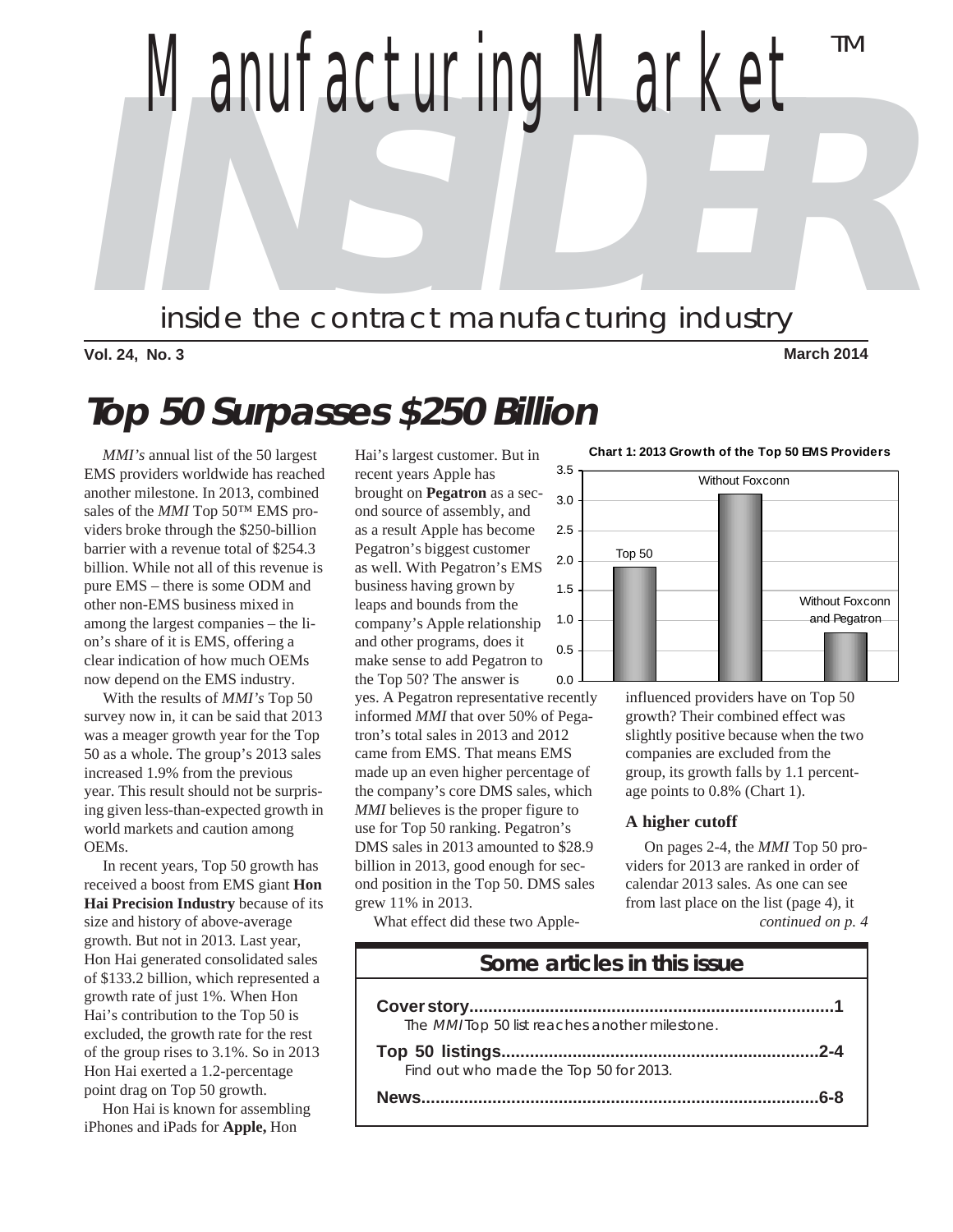# MMI Top 50

| The MMI Top 50 EMS Providers in 2013        |                                 |                                |                      |                |                             |                |                              |                 |                                                                                                        |                                |                  |                                                                                                                                                                                                                                                                                                                               |
|---------------------------------------------|---------------------------------|--------------------------------|----------------------|----------------|-----------------------------|----------------|------------------------------|-----------------|--------------------------------------------------------------------------------------------------------|--------------------------------|------------------|-------------------------------------------------------------------------------------------------------------------------------------------------------------------------------------------------------------------------------------------------------------------------------------------------------------------------------|
|                                             |                                 | Sales Rank                     |                      |                |                             | Sales Growth   |                              |                 |                                                                                                        | Percent                        |                  |                                                                                                                                                                                                                                                                                                                               |
|                                             | Head-                           | calendar                       | by<br>2013 2013 2012 |                | calendar '12-'13            | 2012 in US\$   | No. of No. of                |                 |                                                                                                        | Total space in No.             |                  | facility low-cost SMT No. of customers and                                                                                                                                                                                                                                                                                    |
| Organization                                | quarters                        | (millions) sales rank          |                      |                | (millions)                  | (% )           | people plants                |                 | sq. ft.                                                                                                | regions                        |                  | lines notable customers                                                                                                                                                                                                                                                                                                       |
| Hon Hai Pre- New Taipei,<br>cision Industry | Taiwan                          | \$133,226                      | 1                    | 1              | \$132,263                   |                | $1 - 1,100,000$<br>estimated | not<br>avail.   |                                                                                                        | not avail. not avail.          | not              | Apple, Dell, HP, Cisco, Sony,<br>avail. Amazon, Nintendo, BlackBerry                                                                                                                                                                                                                                                          |
| (Foxconn)<br>Pegatron                       | Taipei,<br>Taiwan               | \$28,9351                      |                      |                | 2 new \$25,961 <sup>1</sup> | 11             | not avail.                   | not<br>avail.   |                                                                                                        | not avail. not avail.          | not<br>avail.    | Apple, Sony                                                                                                                                                                                                                                                                                                                   |
| Flextronics                                 | Singapore                       | \$24,680                       | 3                    | 2              | \$24,644                    | $-0$           | 149,000 <sup>2</sup>         | not             |                                                                                                        | 27.6 M <sup>2</sup> not avail. |                  | not Alcatel-Lucent, Cisco,                                                                                                                                                                                                                                                                                                    |
| International                               |                                 |                                |                      |                |                             |                |                              | avail.          |                                                                                                        |                                |                  | avail. Ericsson, Ford, HP, Huawei,<br>Lenovo, Microsoft                                                                                                                                                                                                                                                                       |
| Jabil Circuit St. Peters-                   | burg, FL                        | $$18,311$ <sup>3</sup>         | 4                    |                | 3 \$17,462 <sup>3</sup>     | 5              | ~177,000                     | $60+$           | 42.7 M                                                                                                 | $-80$                          | not              | 200+: Apple, Cisco, EchoStar,<br>avail. Ericsson, GE, HP, Ingenico,<br>IBM, NetApp                                                                                                                                                                                                                                            |
| New Kinpo New Taipei,<br>Group              | Taiwan                          | \$6,6454                       | 5                    | 4              | \$6,6344                    | 0              | 36,967                       | 31              | 11.51 M                                                                                                | 80                             |                  | 274 > 30: HP, Seagate, Western<br>Digital, Panasonic, Toshiba,<br>Hitachi, Tl, Casio, Pace, Nikon,<br>Pioneer, GE, Lenovo, Asus,<br>ASRock, Gigabyte, Sony,<br>Buffalo, Epson, Samsung                                                                                                                                        |
| Sanmina                                     | San Jose,<br>CA                 | \$5,870                        | 6                    | 6              | \$6,086                     | -4             | 40.9095                      |                 | $~11.886~M^5$                                                                                          | $-625$                         | not<br>avail.    | Ciena, Diebold                                                                                                                                                                                                                                                                                                                |
| Celestica                                   | Toronto,<br>Canada              | \$5,796                        | 7                    | 5              | \$6,507                     | $-11$          | $-27,000$                    | >20             | $~56$ M                                                                                                | $-75$                          | not              | >100: Alcatel-Lucent, Cisco,<br>avail. EMC, HP, Hitachi, Honeywell,<br>IBM, Juniper, NEC, Oracle,<br><b>Applied Materials</b>                                                                                                                                                                                                 |
| <b>Benchmark</b><br>Electronics             | Angleton,<br><b>TX</b>          | \$2,506                        | 8                    | 8              | \$2,468                     | $\overline{2}$ | $-11,000$                    | 25              | 3.802 M                                                                                                | $-56$                          |                  | 157 ~100: Emerson, IBM, Applied<br><b>Materials</b>                                                                                                                                                                                                                                                                           |
| Shenzhen<br>Kaifa<br>Technology             | Shenzhen,<br>China              | \$2,430                        | 9                    | $\overline{7}$ | \$2,580                     | $-6$           | 18,000                       | 4               | 3.2 M                                                                                                  |                                |                  | 100 >100 >60: Seagate, Western Digital,<br>Hitachi, Kingston, Samsung,<br>ZTE, Huawei, Epson, ResMed,<br>Siemens, ENEL, Reliance                                                                                                                                                                                              |
| Universal<br>Scientific<br>Industrial (USI) | Shanghai,<br>China              | \$2,303                        | 10                   | 10             | \$2,110                     | 9              | >12,000                      | 6               | 2.742 M                                                                                                | 81                             |                  | 110 > 100 (EMS)                                                                                                                                                                                                                                                                                                               |
|                                             | Plexus Neenah, WI               | \$2,228                        | 11                   | 9              | \$2,308                     | $-3$           | 9,211                        | 18              | 4.1 M                                                                                                  | 59                             | 90               | ~140: GE, Coca-Cola, Inovon-<br>ics, Honeywell Aerospace                                                                                                                                                                                                                                                                      |
| Venture                                     | Singapore                       | \$1,865                        | 12                   | 11             | \$1,908                     | $-2$           | 12,000                       | not<br>avail.   |                                                                                                        | not avail. not avail.          | not              | >180: Agilent, IBM, ABB, HP,<br>avail. Micros, NCR, Oclaro, Waters,<br>Toshiba-TEC, Honeywell,<br>QLogic, Hypercom/Verifone,<br>Talaris/Glory                                                                                                                                                                                 |
| <b>UMC</b><br>Electronics                   | Saitama,<br>Japan               | \$1,293                        | 13                   | 14             | \$1,081                     | 20             | 11,464                       | 8               | 1.422 M                                                                                                | 91                             | 131              |                                                                                                                                                                                                                                                                                                                               |
| <b>SIIX</b>                                 | Osaka,<br>Japan                 | \$1,240                        | 14                   | 12             | \$1,374                     | $-10$          | 8,014                        | 7 <sup>6</sup>  |                                                                                                        | 1.059 M not avail.             |                  | $110 - 200$                                                                                                                                                                                                                                                                                                                   |
| Zollner<br>Elektronik<br>Group              | Zandt,                          | \$1,180<br>Germany preliminary | 15                   | 13             | \$1,108                     | 7              | 8,200                        | 17              | 2.928 M                                                                                                | 60                             | 48               | >500                                                                                                                                                                                                                                                                                                                          |
| Sumitronics                                 | Tokyo,<br>Japan                 | \$841                          | 16                   | 15             | \$906                       | $-7$           | $-3,700$                     | 25 <sup>7</sup> |                                                                                                        | not avail. not avail.          | not 73<br>avail. |                                                                                                                                                                                                                                                                                                                               |
| <b>Beyonics</b><br>Technology               | Singapore                       | \$810                          | 17                   | 17             | \$960                       | $-16$          | 6,185                        | 8               | 1.356 M                                                                                                | 92                             | 72               | $-60$                                                                                                                                                                                                                                                                                                                         |
| Asteelflash                                 | Neuilly<br>Plaisance,<br>France | \$784                          | 18                   | 19             | \$629                       | 25             | 5,400                        | 23              |                                                                                                        | 1.761 M not avail.             | 46               | 265                                                                                                                                                                                                                                                                                                                           |
|                                             |                                 |                                |                      |                |                             |                |                              |                 | <sup>6</sup> Does not include six plants operated by affiliates. <sup>7</sup> Includes partner plants. |                                |                  | Note: Unless otherwise indicated, data represents 2013 year-end. <sup>1</sup> Pegatron's DMS sales. <sup>2</sup> As of March 31, 2013. <sup>3</sup> Sales are from December to<br>November. 4 Sales represent Kinpo Electronics, Cal-Comp Electronics and Acbel Polytech (power supplies). <sup>5</sup> As of Sept. 28, 2013. |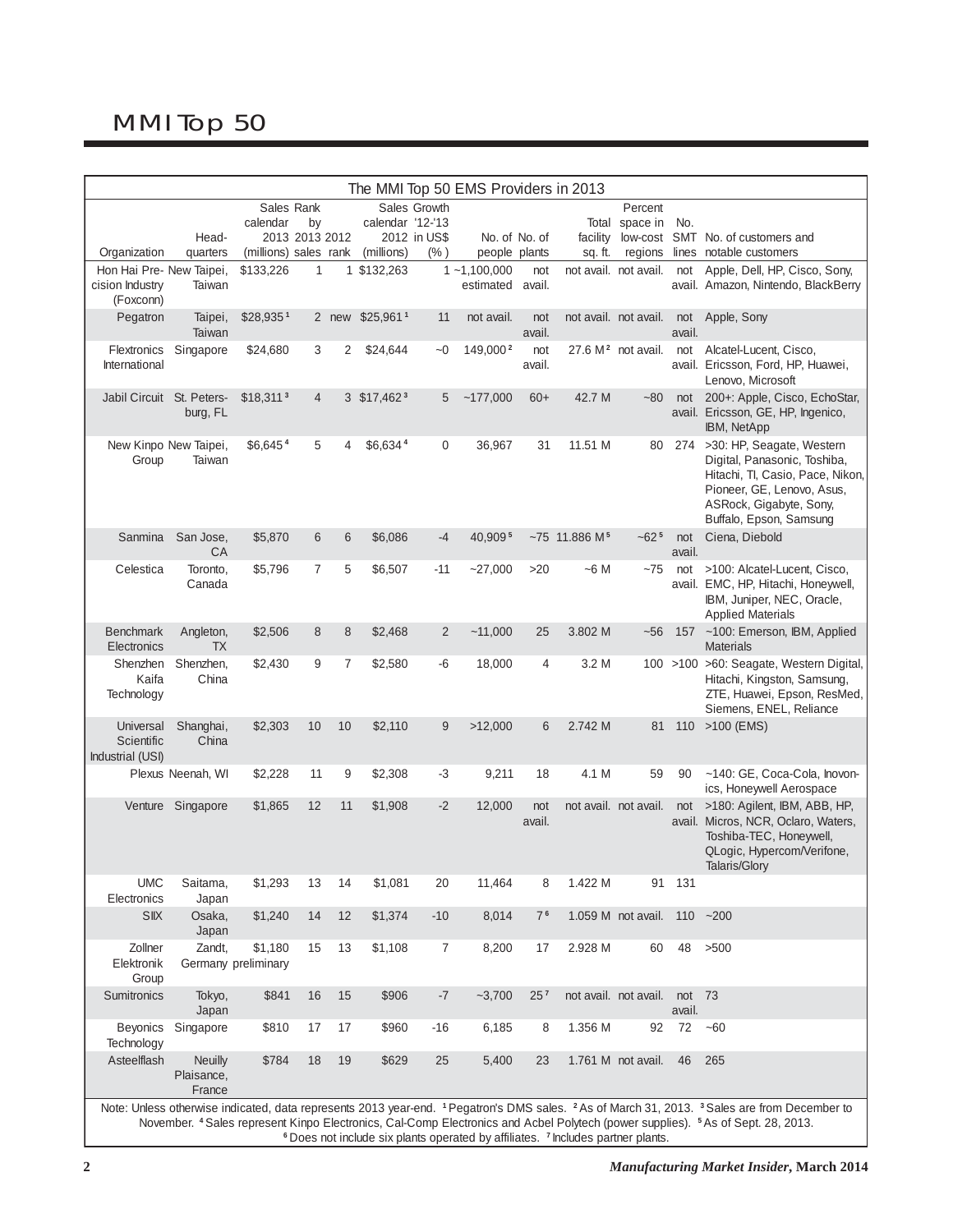| The MMI Top 50 EMS Providers in 2013                   |                                                 |                    |                |        |                                  |              |               |                |                                                                                         |                |                |                                                                                                                                                                                                                  |
|--------------------------------------------------------|-------------------------------------------------|--------------------|----------------|--------|----------------------------------|--------------|---------------|----------------|-----------------------------------------------------------------------------------------|----------------|----------------|------------------------------------------------------------------------------------------------------------------------------------------------------------------------------------------------------------------|
|                                                        |                                                 | Sales Rank         |                |        |                                  | Sales Growth |               |                |                                                                                         | Percent        |                |                                                                                                                                                                                                                  |
|                                                        |                                                 | calendar           | by             |        | calendar '12-'13                 |              |               |                |                                                                                         | Total space in | No.            |                                                                                                                                                                                                                  |
|                                                        | Head-                                           |                    | 2013 2013 2012 |        |                                  | 2012 in US\$ |               | No. of No. of  | facility                                                                                |                |                | low-cost SMT No. of customers and                                                                                                                                                                                |
| Organization                                           | quarters                                        |                    |                |        | (millions) sales rank (millions) | (% )         | people plants |                | sq. ft.                                                                                 | regions        |                | lines notable customers                                                                                                                                                                                          |
| Global Brands New Taipei,<br>Manufacture<br>(GBM)      | Taiwan                                          | \$733              | 19             | 16     | \$783                            | $-6$         | 10,000        | 3              | 1.408 M                                                                                 | 100            | 180 60         |                                                                                                                                                                                                                  |
| Kimball<br>Electronics<br>Group                        | Jasper, IN                                      | \$732              | 20             | 18     | \$651                            | 12           | 3,488         | 6              | 992 K                                                                                   | 63             | 37             | >20: Johnson Controls, BWI<br>Group, Grundfos, Brose<br>Automotive, Motorola Solutions,<br>Cosworth, Emerson, Ingersoll<br>Rand Security, Cooper Industries                                                      |
| Integrated<br>Micro-Elec- Philippines<br>tronics, Inc. | Laguna,                                         | \$702 <sup>8</sup> | 21             | 20     | \$616 <sup>8</sup>               | 14           | 18,190        | 14<br>sites    | 2.3M                                                                                    | 99             | 130            | >300 EMS: Bosch, Japan<br><b>Climate Systems</b>                                                                                                                                                                 |
|                                                        | Fabrinet Grand Cay-<br>man, Cay-<br>man Islands | \$666              | 22             | 21     | \$608                            | 10           | 5,635         | 3              | 1.201 M                                                                                 | 98             | 17             | JDSU, Oclaro                                                                                                                                                                                                     |
| 3CEMS Group Guangzhou,                                 | China                                           | \$635              | 23             | 22     | \$566                            | 12           | 12,000        | $\overline{7}$ | 2.274 M                                                                                 | 100            | 51             | 188: Asus, Pansonic, Finisar,<br>Fujifilm, Goodman, Honeywell,<br>Sony, Tridium                                                                                                                                  |
| Enics                                                  | Zürich,<br>Switzerland                          | \$554              | 24             | 24     | \$503                            | 10           | 3,200         | 8              | 756 K                                                                                   | 50             | not            | ABB, Atlas Copco, Bombardier,<br>avail. Danfoss, Gambro, Getinge,<br>Honeywell, KONE, Leica<br>Geosystems, Roche Diagnostics,<br>Schneider Electric, Vaisala,<br>Varian Medical                                  |
| Technology                                             | WKK Hong Kong                                   | \$522              | 25             | 30     | \$435                            | 20           | 6,533         | $\mathbf{1}$   | 1.5M                                                                                    | 100            | 38             | 35                                                                                                                                                                                                               |
| Creation<br>Technologies                               | Burnaby,<br>BC.<br>Canada                       | \$506              | 26             | 23     | \$517                            | -2           | $-2,700$      | 13             | 824 K                                                                                   | 19             | 37             | $-230$                                                                                                                                                                                                           |
| VIDEOTON Székesfeh-<br>Holding                         | érvár,<br>Hungary                               | \$501              | 27             | 28     | \$444                            | 13           | 7,300         | 15             | 6.2 M <sup>9</sup>                                                                      | 100            | 22             | >50: Braun, BSH, Electrolux, 3M,<br>Philips, Bosch, BWI, Continental,<br>Delphi, Valeo, ABB, Alstom, GE,<br>Barco, Carrier, Eaton, Emerson,<br>Hager, Itron, Kopp, Kuka, Linak,<br>Legrand, Sensus, Siemens, NCR |
| éolane                                                 | Le Fresne<br>sur Loire,<br>France               | \$490              | 28             | 25     | \$408                            | 20           | 3,500         | 19             | 1.523 M                                                                                 | 26             | 40             | 500                                                                                                                                                                                                              |
| VTech Com- Hong Kong<br>munications                    |                                                 | \$488              | 29             | 27     | \$446                            | 10           | 4,200         | $\mathbf{1}$   | 650K                                                                                    | 100            | 21             | 75                                                                                                                                                                                                               |
| International<br>Holdings<br>Limited                   | Wong's Hong Kong                                | \$474              | 30             | 31     | \$430                            | 10           | 4,600         | 2              | ~1 M                                                                                    |                | $100 -60 > 20$ |                                                                                                                                                                                                                  |
| V.S. Industry                                          | Senai,<br>Malaysia                              | \$430              | 31             | 32     | \$397                            | 8            | 8,649         | 12             | 3.373 M                                                                                 | 100            | 41             | 76: Dyson, Keurig, Itron, Georgia<br>Pacific, Seb/Calor Group                                                                                                                                                    |
| Ducommun<br>Inc., Electronic<br>Systems<br>Group       | St. Louis,<br>МO                                | \$421              | 32             | 29     | \$437                            | -4           | 1,857         | 12             | 665K                                                                                    | 0              | 12             | 175: Raytheon, Sikorsky, John<br>Deere, Parker Aerospace, Bell<br>Helicopter                                                                                                                                     |
| <b>ALL CIRCUITS</b>                                    | Meung-<br>sur-Loire,<br>France                  | \$390              |                | 33 new | \$312                            | 25           | 1,550         | 3              | 455 K                                                                                   | 28             | 20             | 50                                                                                                                                                                                                               |
| OnCore<br>Manufacturing                                | Fremont,<br>CA                                  | \$375              | 34             | 36     | \$352                            | 6            | 1,600         | 9              | 700 K                                                                                   | 30             | 40             | ~100                                                                                                                                                                                                             |
|                                                        |                                                 |                    |                |        |                                  |              |               |                | and test services. <sup>9</sup> Includes 300 K sq ft of space that is not in operation. |                |                | Note: Unless otherwise indicated, data represents 2013 year-end. <sup>8</sup> Does not include IMI's sales of power semiconductor assembly                                                                       |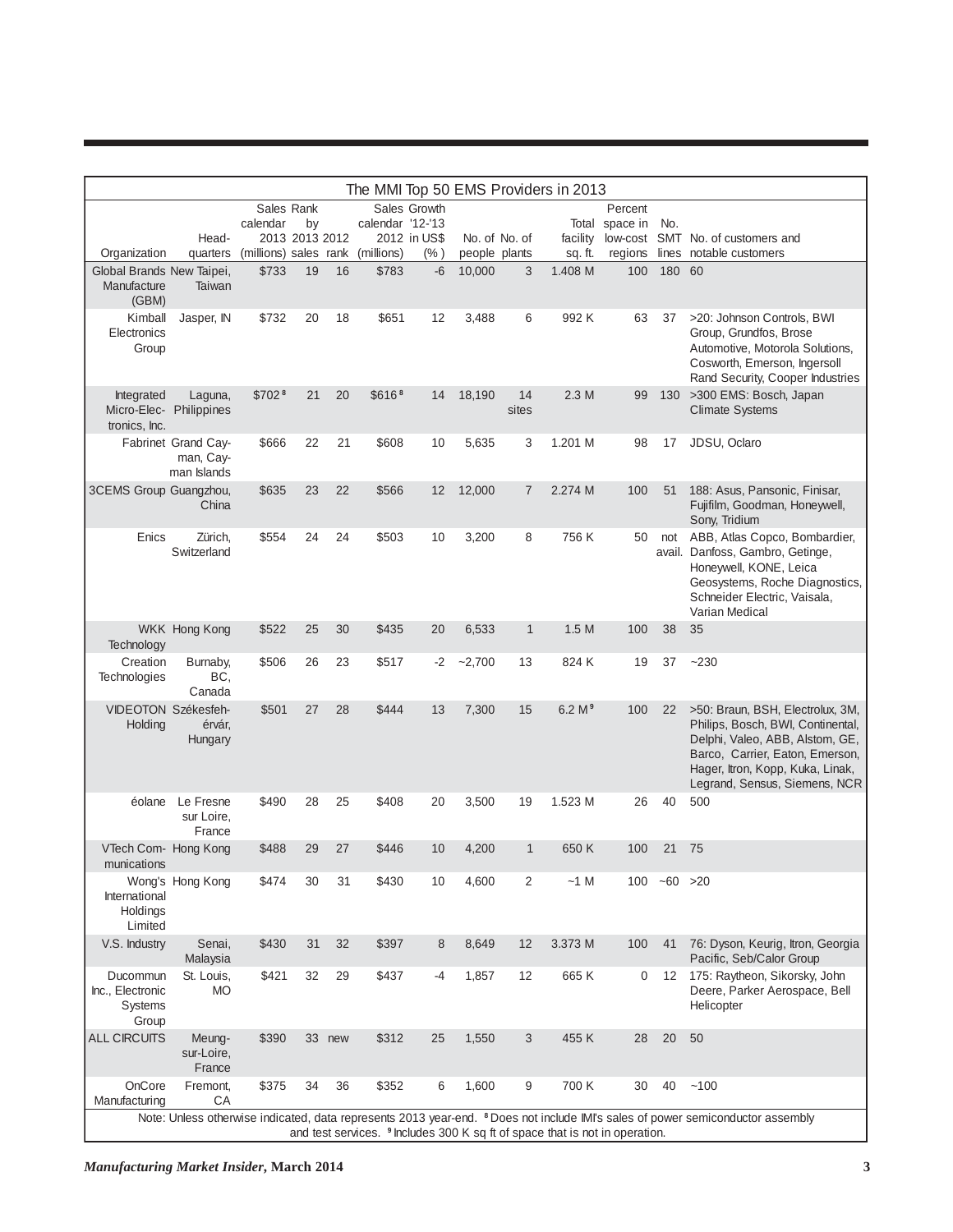# MMI Top 50

| The MMI Top 50 EMS Providers in 2013     |                                                                                                                                                                                                                                                   |                     |           |                  |                  |                |               |                |            |                       |               |                                                                                                    |
|------------------------------------------|---------------------------------------------------------------------------------------------------------------------------------------------------------------------------------------------------------------------------------------------------|---------------------|-----------|------------------|------------------|----------------|---------------|----------------|------------|-----------------------|---------------|----------------------------------------------------------------------------------------------------|
|                                          |                                                                                                                                                                                                                                                   | Sales Rank          |           |                  |                  | Sales Growth   |               |                |            | Percent               |               |                                                                                                    |
|                                          |                                                                                                                                                                                                                                                   | calendar            | by        |                  | calendar '12-'13 |                |               |                | Total      | space in              | No.           |                                                                                                    |
|                                          | Head-                                                                                                                                                                                                                                             |                     | 2013 2013 | 2012             |                  | 2012 in US\$   |               | No. of No. of  | facility   | low-cost              | <b>SMT</b>    | No. of customers and                                                                               |
| Organization                             | quarters                                                                                                                                                                                                                                          | (millions) sales    |           | rank             | (millions)       | $(\% )$        | people plants |                | sq. ft.    | regions               | lines         | notable customers                                                                                  |
| Di-Nikko                                 | Nikko, Japan                                                                                                                                                                                                                                      | \$359               | 35        | 26               | \$452            | $-21$          | 4,100         | $13^{10}$      | 698 K      | 63                    | 71            | 49: Canon                                                                                          |
| Engineering                              |                                                                                                                                                                                                                                                   |                     |           |                  |                  |                |               |                |            |                       |               |                                                                                                    |
| Neways<br>Electronics<br>International   | Son, The<br><b>Netherlands</b>                                                                                                                                                                                                                    | \$355               | 36        | 35               | \$354            | $-0$           | 2,052         | 11             | not avail. | 40                    | 17            | ~640: ASML, FEI, Philips,<br>Rhein Metal, ThyssenKrupp                                             |
| Hana Micro-<br>electronics               | Bangkok,<br>Thailand                                                                                                                                                                                                                              | \$345               | 37        | 37               | \$335            | 3              | 10,700        | 3              | 1.291 M    | 100                   |               | 105 140: Synaptics, Avago, HID,<br>Lumiled, Sensata, Safenet                                       |
| PartnerTech                              | Malmö.<br>Sweden                                                                                                                                                                                                                                  | \$341               | 38        | 38               | \$332            | 3              | 1,268         | 11             | 821 K      | 35                    | 13            | >200: Securitas Direct<br>Verisure, Cavidi, CybAero                                                |
| <b>Key Tronic</b>                        | Spokane<br>Valley, WA                                                                                                                                                                                                                             | \$325               | 39        | 33               | \$367            | $-11$          | 2,584         | 10             | 1.011 M    | 80                    | 8             | 56                                                                                                 |
| Computime<br>Limited                     | Hong Kong                                                                                                                                                                                                                                         | $-$ \$320           |           | 40 return-<br>ee | \$300            | $\overline{7}$ | $-5,000$      | $\overline{4}$ | 1.224 M    | 100                   | 21            | 60                                                                                                 |
| Nippon<br>Manufacturing<br>Service       | Tokyo, Japan                                                                                                                                                                                                                                      | \$303<br>forecasted | 41        | new              | \$330            | -8             | 3,134 11      | 13             |            | 332 K not avail.      | 91            | 360                                                                                                |
| Selcom<br>Elettronica                    | Bologna, Italy                                                                                                                                                                                                                                    | \$295               | 42        | 43               | \$276            | $\overline{7}$ | 2,048         | $\overline{7}$ | 646 K      | 45                    | not<br>avail. | 83                                                                                                 |
| Orient Semi-<br>conductor<br>Electronics | Kaohsiung,<br>Taiwan                                                                                                                                                                                                                              | \$286               | 43        | 42               | \$282            | $\mathbf{1}$   | 2,065         | 6              | 590 K      | 99                    | 78            | 90                                                                                                 |
| Kitron                                   | Billingstad,<br>Norway                                                                                                                                                                                                                            | \$278               | 44        | 40               | \$291            | $-5$           | 1,188         | $\overline{7}$ | >431 K     | 28                    | 15            | Kongsberg, Sensys Traffic,<br>Maquet Critical Care,<br>Husqvarna, DiaSorin, HMS<br><b>Networks</b> |
|                                          | SMTC Markham, On-<br>tario, Canada                                                                                                                                                                                                                | \$271               | 45        | 39               | \$296            | -9             | 2,000         | $\overline{4}$ | 500 K      | 87                    | 29            | 32: SpiderCloud Wireless,<br><b>FICOSA</b>                                                         |
| Technologies                             | SMT Sungai Petani,<br>Kedah,<br>Malaysia                                                                                                                                                                                                          | \$263               | 46        | 41               | \$284            | $-7$           | 1,805         | $\overline{2}$ | 219K       | 100                   | 25            | 26: Western Digital, Dyson,<br>OJE, Oxylane                                                        |
| SVI                                      | Bangkadi,<br>Pathumthani.<br>Thailand                                                                                                                                                                                                             | \$261               | 47        | 45               | \$249            | 5              | 2,709         | 3              | 1 M        | 100                   | 20            | 63: ABB                                                                                            |
| Scanfil EMS                              | Sievi, Finland                                                                                                                                                                                                                                    | \$251               | 48        | 47               | \$234            | $\overline{7}$ | 1,667         | 5              | 1.238 M    | 78                    | not<br>avail. |                                                                                                    |
| <b>LACROIX</b>                           | Vern-sur-<br>Electronics Seiche, France                                                                                                                                                                                                           | \$239               | 49        | 49               | \$216            | 11             | 2,050         | 4              | 414 K      | 50                    | 20            | <b>ZODIAC Aerospace</b>                                                                            |
|                                          | Sparton Schaumburg,<br>IL                                                                                                                                                                                                                         | \$22412             |           | 50 return-<br>ee | \$15612          |                | 43 not avail. | 612            |            | not avail. not avail. | not<br>avail. |                                                                                                    |
|                                          | Note: Unless otherwise indicated, data represents 2013 year-end. <sup>10</sup> Includes six partner plants. <sup>11</sup> As of Sept. 30, 2013.<br><sup>12</sup> Figure represents combination of Sparton's Medical and Complex Systems segments. |                     |           |                  |                  |                |               |                |            |                       |               |                                                                                                    |

took a minimum of \$224 million in sales to make the Top 50. Earning a spot on the 2013 list was more difficult than the year before when the cutoff was \$210 million. Sales growth at the bottom rungs of the Top 50 resulted in a higher cutoff. Despite an increase in the cutoff, it remains below its peak set in 2010 (Chart 2, p. 5).

 Five companies from the 2012 list dropped off the 2013 version. Two of them, **MC Assembly** and **PCI**, en-

dured sales declines that kept them off the new list. One provider, **CTS's** EMS unit, was sold to **Benchmark Electronics** last year. Another provider, **EPIC Technologies**, was acquired by **Natel Engineering**, which decided against participating in the 2013 survey. The fifth provider gone from the list, **Topscom Technology**, did not respond to the survey.

 Five departures meant that there were five additions to the Top 50.

Three companies joining the 2013 list are based in Asia. Both Taiwan's Pegatron, mentioned earlier, and **Nippon Manufacturing Service** of Japan are new to the Top 50, while Hong Kongbased **Computime** last appeared on the list in 2006. One European provider, **ALL CIRCUITS**, also made the Top 50 for the first time. France-based ALL CIRCUITS consists of three EMS players under common ownership: MSL CIRCUITS, BMS CIR-

**4** *Manufacturing Market Insider***, March 2014**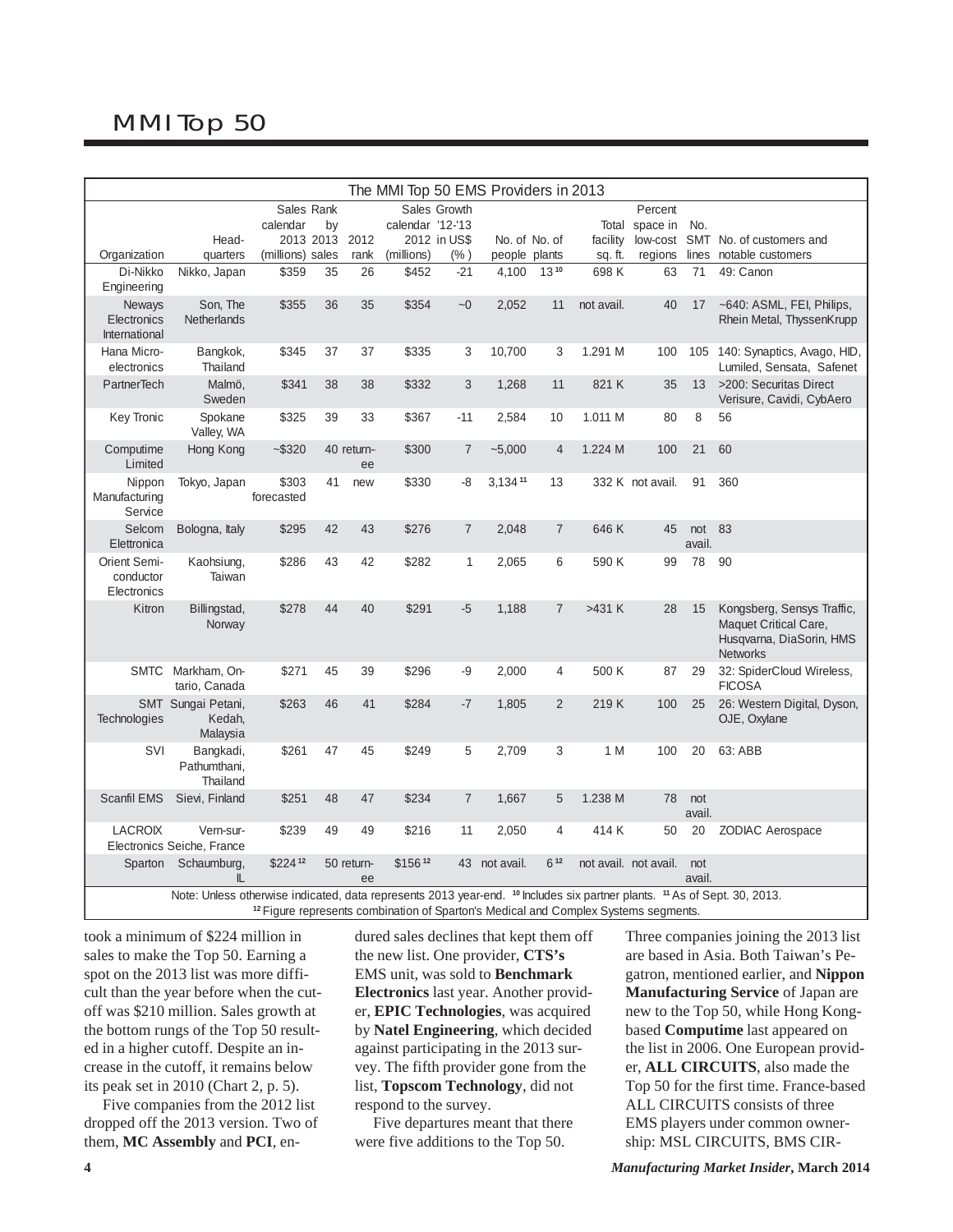

CUITS and TIS CIRCUITS. Finally, an American company, **Sparton**, returned to the list after an eight-year absence.

#### **Counting down the top ten**

 The arrival of Pegatron caused something of a shake-up in the order of the top-ten providers compared with the previous year. Of course, Hon Hai with its virtually unassailable numberone position was immune to any such change. But Pegatron took second place in the order away from **Flextronics**, which dropped to number three. **Jabil**, in turn, went from third to fourth, while **New Kinpo Group** moved down from fourth to fifth. **Sanmina** retained its sixth position from the 2012 list. **Celestica** dropped two spots in the order to seventh, as Benchmark held onto its 2012 rank of eighth. **Shenzhen Kaifa Technology** saw its rank fall from seventh to ninth,

while **Universal Scientific Industrial** continued to occupy the final spot in the top 10. **Plexus** was knocked out of the top 10.

 Top 10 admission required sales of at least \$2.30 billion, compared with \$2.11 billion for 2012. The top 10 minimum was 9% higher than the year before,

making it still harder to break into the top 10.

 For 2013, the top 10 accounted for 90.7% of Top 50 sales, further indicating how top-heavy the EMS industry has become. The top 10's share remained unchanged from 2012. Top 10 growth came in at 1.8%. But in 2013, the top 10, despite their scale, did not enjoy a growth advantage over the bottom 40 providers in the group. Indeed, the bottom 40 together produced a 2.8% growth rate, 100 basis points higher than the top 10 result (Chart 3, below). For providers looking to benchmark themselves against a pure EMS average, bottom 40 growth may be more appealing because non-EMS business accounts for a smaller share of bottom 40 revenue than in the case of the top 10.

#### **Upward mobility**

A total of eight companies moved

up in the standings from 2012. There was less upward mobility in 2013 than in 2012 because fewer companies achieved the sort of growth necessary to advance in the standings.

 **WKK Technology** accomplished the greatest jump in the order by moving up five places. Only one other company, **OnCore Manufacturing**, managed to climb more than one rung in the order.

 In 2013, a 54% majority of the Top 50 had sales of at least \$500 million. By contrast, these providers constituted a minority in the previous two years. Although sales of \$500 million and above represented a majority, the largest number of providers resided in the \$300 million to \$499 million bracket, as in 2012 (Chart 4, below).

 Three participants in the Top 50 survey reported revenue that was below the Top 50 cutoff. They are MC Assembly (\$190 million), **PRETTL Electronics** (\$180 million in EMS sales) and **TQ-Systems** (\$177 million for fiscal 2013).

#### **Benchmarking ratios**

 Top 50 data yield three productivity ratios. One can start with revenue per employee. Employee counts for 47 companies totaled about 1.8 million people, of which an estimated staffing level of about 1.1 million was attributed to Hon Hai. If one were to assume 1.1 million employees for Hon Hai,



#### **Chart 3: 2013 Growth Rates**

#### **Chart 4: Distribution of Top 50 Providers by 2013 Sales**



*Manufacturing Market Insider***, March 2014 5**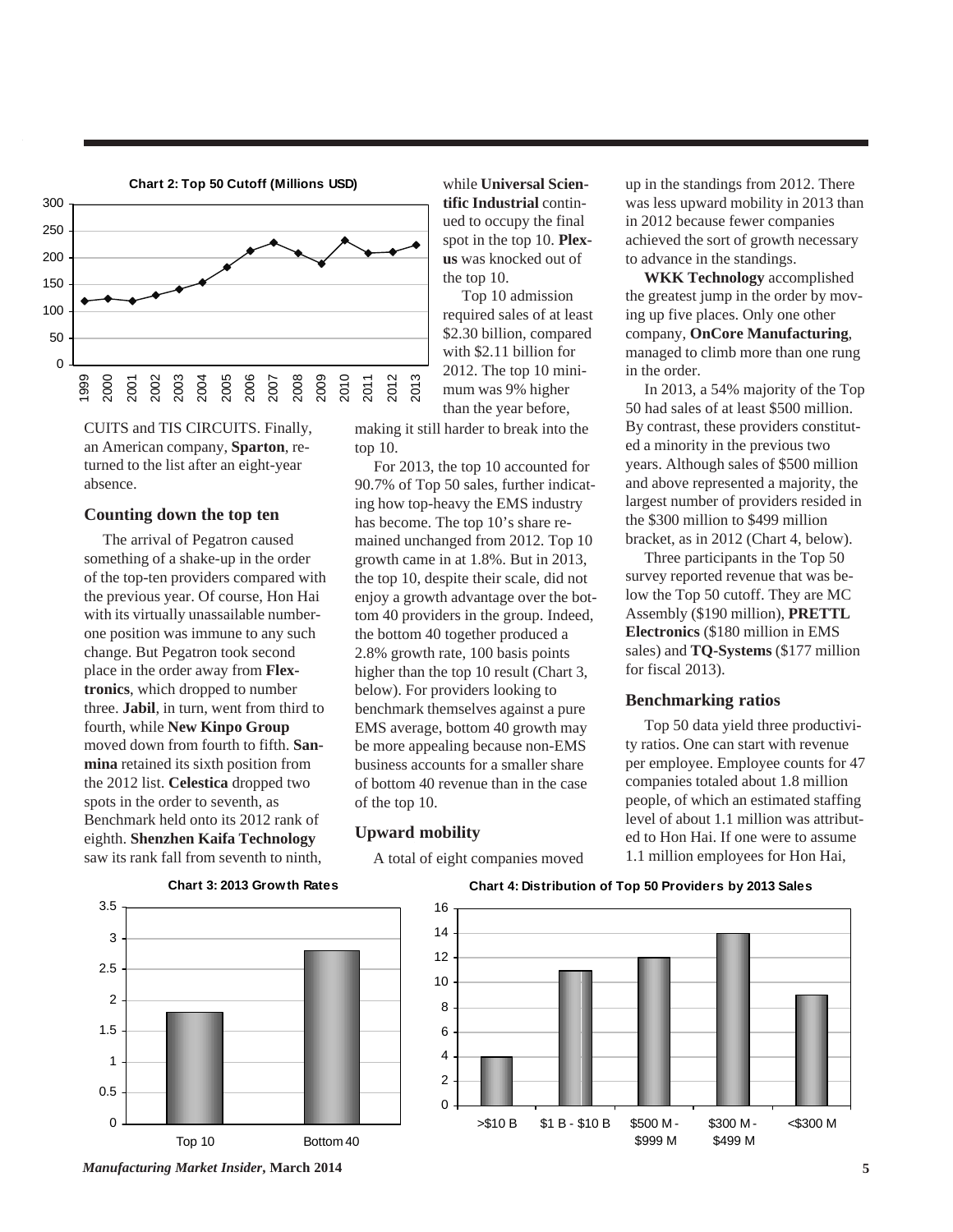the revenue per employee for these 47 providers works out to \$126,300. But this ratio is skewed by the economics of Hon Hai's massive workforce. With Hon Hai excluded, revenue per employee increases to \$134,700, which is still below the 2012 ratio of \$150,500 based on a somewhat different group of 46 companies that also excluded Hon Hai. One factor behind the lower ratio is a significant increase in the number of employees at Jabil.

 A second ratio, revenue per square foot, was derived from 44 providers that supplied facility space data. On average, their facilities generated \$556 of revenue per square foot, compared with a 2012 average of \$685, which

News

## **Sparton Makes Medical Deal**

 **Sparton** (Schaumburg, IL) has acquired **Aubrey Group** (Irvine, CA), an \$8-million-a-year business that provides design and manufacturing services for the medical and biotech markets. According to Sparton, this deal adds product development capabilities for the two markets in the Southern California region. The amount paid in this cash transaction was not disclosed.

 Cary Wood, Sparton's president and CEO, said the acquisition "will add an innovative product development offering to our portfolio, allowing us to provide enhanced services throughout the product lifecycle."

 Aubrey Group brings over 20 years of experience and expertise in a number of core platforms: medical device controllers, RF generation, and pumps and disposables.

## **Hunter Buys More EMS Assets**

 EMS provider **Hunter Technology** (Milpitas, CA) has made its second

was computed from a somewhat different group of 44 providers. Note that these two ratios are approximate: they incorporate some data that are imprecise or correspond to different time periods.

 Top 50 data can also be used to calculate revenue per SMT line. Of the 50 providers, 38 companies reported the number of SMT lines that they operate. Revenue per SMT line for these companies averaged \$13.9 million, which was up from the 2012 ratio of \$12.7 million per line computed for a somewhat different group of 39 Top 50 providers. Note that revenue per SMT line is highly variable, depending on the speed and productivity of a line,

purchase of EMS assets in the last six months. The company has completed its acquisition of the equipment and inventory assets of a Georgia-based provider, **Spectral Response**, whose plant is located in Lawrenceville. In the fall of 2013, Hunter bought the equipment and inventory assets of **NBS Design** (Milpitas, CA), which had ceased operations (Oct. 2013, p. 5).

 "With the additional acquisition of Spectral Response assets, we now offer design, NPI, volume manufacturing, test, tune and integration in both California and Georgia, along with warranty, repair, upgrade and third party logistics. For OEMs who value 'Made in the USA', we have them covered from coast to coast," said Hunter Technology president Joseph O'Neil.

 The purchase price was not released.

 *Recent acquisitions closed in 2013*…**HANZA** (Stocksund, Sweden), a provider of manufacturing services in mechanics, electronics, cables and box build, has acquired **Davab Elektronik** (Storfors, Sweden) and **Arvika Industrikablage** (Arvika, Sweden), two companies that belonged to the same group. The deal strengthens

whether it's single- or double-sided, and the amount of EMS revenue generated by box build.

 *Methodology.* Where information was not publicly available, *MMI* depended on companies to provide accurate data. Companies were asked to convert sales in non-US currencies into US dollars, if necessary, by using an average annual exchange rate corresponding to the sales year. Where possible, sales of non-EMS businesses were excluded. A number of the largest providers do not break out the sales of their non-EMS businesses. Hence, the Top 50's total revenue is not purely EMS.

HANZA's position in the electronics and cables area. HANZA plans to move the business of the two regional companies to its factory in Sweden's Värmland province. HANZA's goal is to consolidate Nordic contract manufacturers….**Anuva** (Morrisville, NC, and West Melbourne, FL), a design-to-distribution family of businesses, has purchased **Innovative Electronic Solutions Lighting** (Morrisville, NC), including its LED lighting manufacturing facility. Anuva CEO Vinu Patel said the acquisition "will dramatically increase Anuva's capability in the fast-growing LED manufacturing space within North Carolina."...**Silicon Turnkey Solutions** (Milpitas, CA), a semiconductor contractor, has acquired assets of **Bay Area EMS** (Milpitas, CA), an EMS company. Building on a core competence of product enablement services for semiconductors, STS has added contract manufacturing and board testing services to its portfolio.

 *Alliances*…*The Wall Street Journal* recently reported that **Google** and EMS giant **Hon Hai Precision Industry** (New Taipei, Taiwan) have been quietly collaborating on robotics. Google started a robotics effort last year,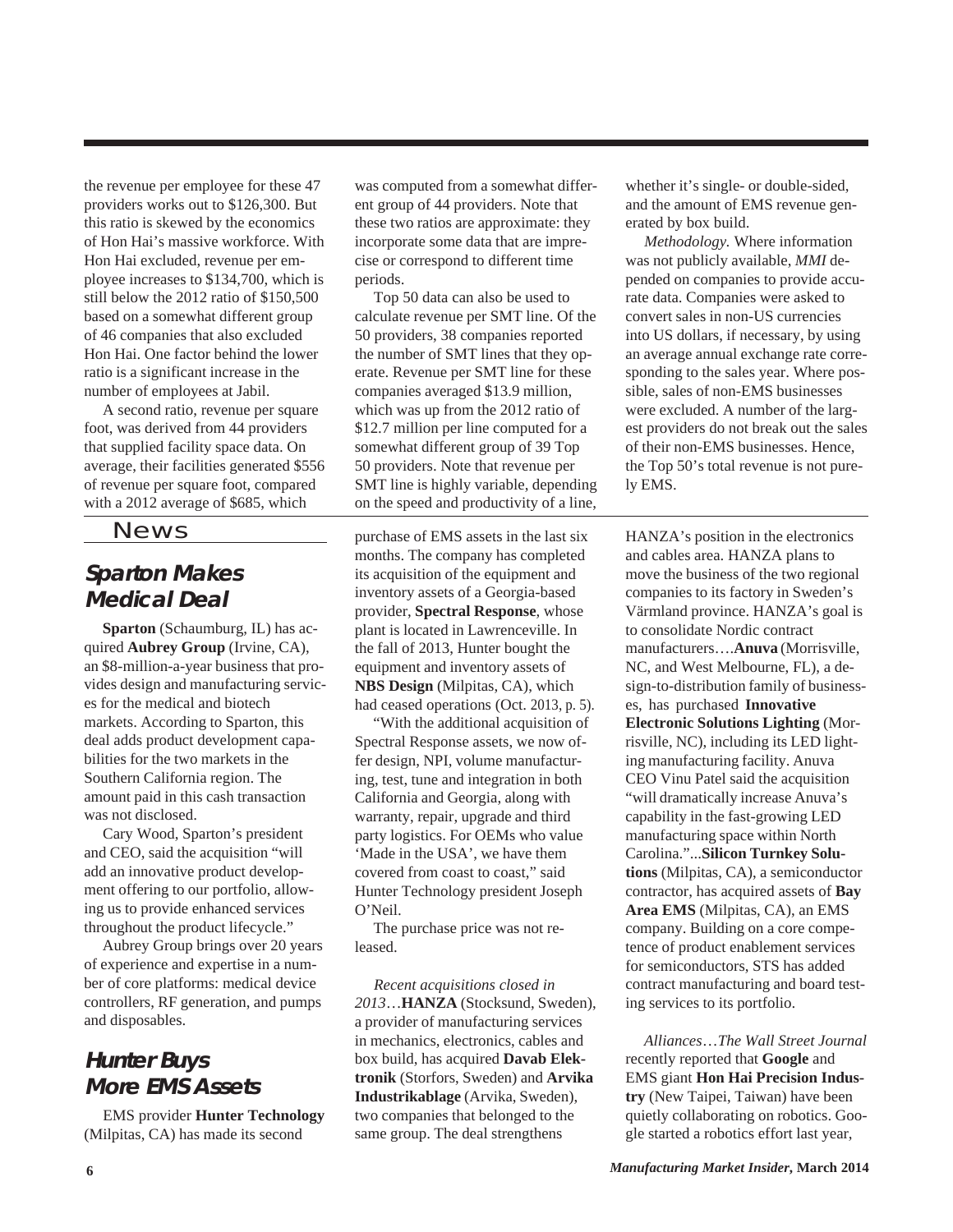reportedly bolstered by eight acquisitions, while Hon Hai chairman Terry Gou has promised that his company will employ robots in large numbers….**Etratech** (Burlington, Ontario, Canada), which designs, develops and manufactures electronic controls and controls systems for other companies, has partnered with EMS provider **Summit/ems** (Logansport, IN). The alliance offers broader manufacturing opportunities and expanded international presence for both organizations.

 *Joint venture*…Consulting and engineering firm **AUSY** and EMS provider **LACROIX Electronics**, both of which are based in France, are forming a 50:50 joint venture that will offer an end-to-end solution from design in R&D centers through volume production. This joint venture follows five years of successful collaboration between the two companies. The partners plan to operate in 11 countries in Europe plus India and the US.

 *Some new business*…**Intel** has ordered 10 million educational tablets from Hon Hai, *Digitimes* reported, citing supply chain sources. Hon Hai is also pursuing educational tablet business through a joint venture. In January, a Hon Hai subsidiary, a subsidiary of online gaming company **NetDragon Websoft**, and a private equity fund agreed to form a joint venture in the field of online education and related applications. According to *Digitimes*, the venture will sell Hon Hai-assembled educational tablets initially in China….**Redflow** (Brisbane, Australia) has selected **Flextronics** (Singapore) as the manufacturing partner for the Redflow ZBM flow battery, described as the first flow battery to enter large-scale production. ZBM stands for zinc-bromide battery module, which is designed to be integrated into electricity storage systems. Also, Lab IX, Flextronics' hardware venture arm, has agreed to provide support to

**Mantis Vision** (Petah Tikva, Israel), a company that develops 3D image and motion capture hardware and software for consumer and professional applications. Under the partnership, Flextronics is working with Mantis Vision to provide first-to-market, scalable delivery of customized 3D scanning solutions. Flextronics will also provide support for the continued production of the F5, a handheld 3D scanner sold by Mantis. *The Times of Israel* reported that **Samsung** and Flextronics "are investing \$10 million" in Mantis.

…Together, **MobiTV** (Emeryville, CA) and **Jabil** (St. Petersburg, FL) have developed MobiTV's white-label HDMI dongle that can be branded and deployed by wireless operators to deliver an in-home TV everywhere experience. The partnership draws on Jabil's manufacturing and distribution capabilities and MobiTV's Connected Media Platform to bring the dongle to market quickly….SCI Technology (Huntsville, AL), a division of **Sanmina** (San Jose, CA), has received orders totaling more than 2,200 TOCNET InterCommunications System kits for a variety of US military wheeled vehicles….Cooper Safety, a division of **Cooper Industries**, has awarded **Kimball Electronics Group** (Jasper, IN) a contract that includes manufacturing of PCBAs for electronic controls used in smoke detectors that will be marketed in Europe. Kimball Electronics' operation in Poznan, Poland, was selected as a regional manufacturing site for this multiyear contract. In addition, Kimball Electronics' Mexico unit will support **Motorola Solutions, Inc.**, a long-term customer of Kimball's, with a cost competitive, quickturn, regional manufacturing solution to accommodate an increase in MSI demand. The Mexico operation is building a total of five different PCBAs for MSI under this regional production strategy….**Kitron's** subsidiary in Jönköping, Sweden, has signed a new frame agreement for

manufacturing of automated speed surveillance and traffic light systems for **Sensys Traffic AB**, also located in Jönköping. Kitron (Billingstad, Norway) estimates that the agreement will contribute revenue of 10 million to 30 million SEK (\$1.6 million to \$4.7 million) over two years….Under a new contract, Sparton will perform design for manufacture and pilot production for a microbial genotyping system from **PathoGenetix** (Woburn, MA). The automated system enables rapid bacterial strain typing for food safety testing….LACROIX Electronics (Vern-sur-Seiche, France) is producing miniaturized electronic capsules for **BodyCap** (Caen, France). The capsules allow measurement of an animal's core temperature for research or medical assessment. In 2014, the product will be certified for human use. When swallowed, this pill-sized device can measure a patient's body temperature and transmit it to a display.

 *New facilities*…Hon Hai is moving closer to its goal of manufacturing in Indonesia. The company recently signed a letter of intent to establish production facilities in Jakarta. According to published reports, Hon Hai plans to invest \$1 billion or about that amount, or estimates spending at least that amount – depending on the report – over three to five years. Also, Taiwan-based media reported this month that Hon Hai has signed an agreement with local officials of Gui'an New District in China's Guizhou province to build a green data center and an R&D center, for which the company would spend up to an estimated 220 million RMB (\$35.8 million). Hon Hai acknowledged this reporting, but did not dispute it. Last year, the company broke ground for a new industrial park in the district, which is near Guiyang, capital of Guizhou province in southwest China (Oct. 2013, p. 7)….EMS provider **Challenger Solutions** recently announced that its new SMT facility